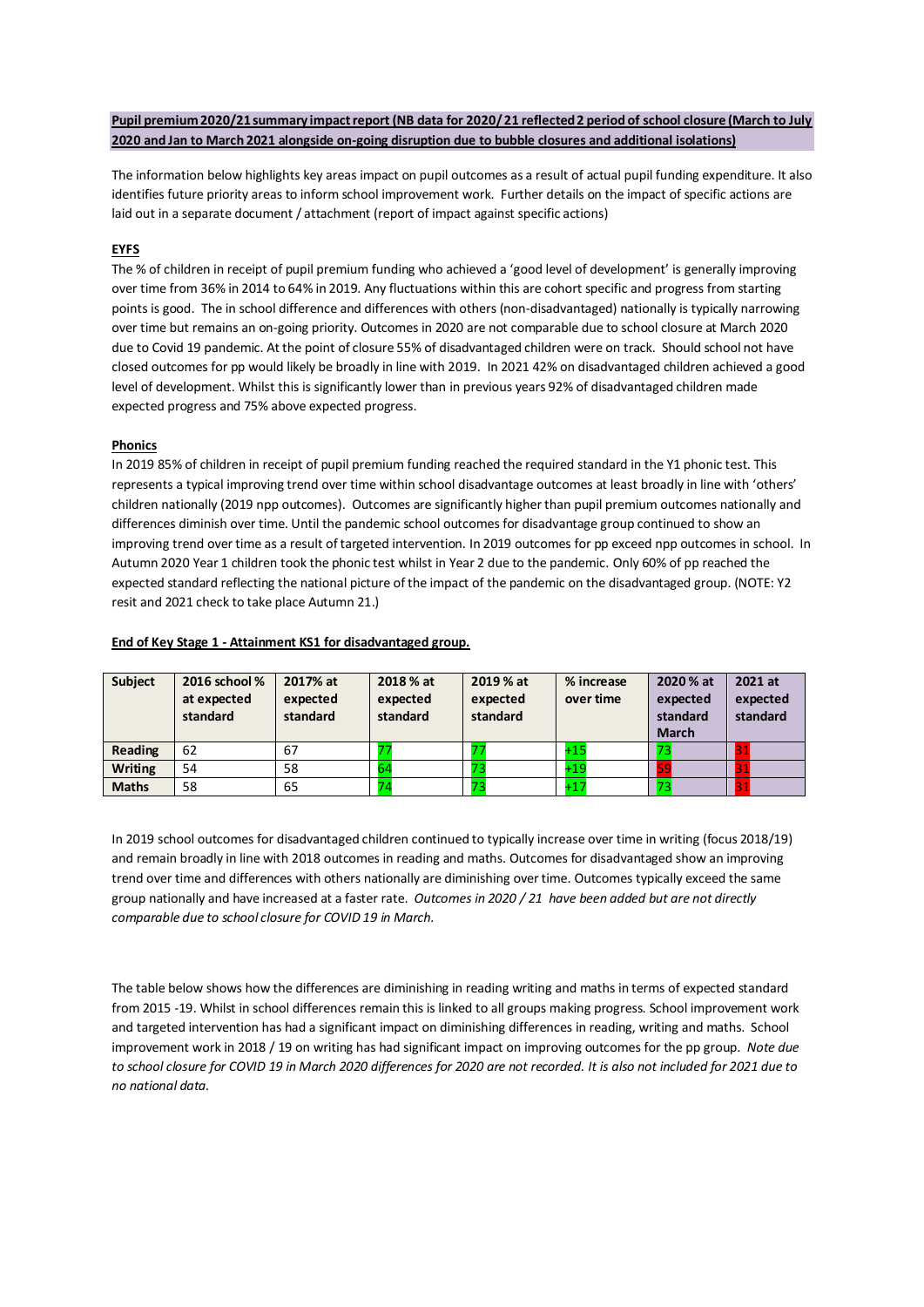| <b>Subject</b> | Gap            | Gap      | Gap      | Gap      | Gap      | <b>Differenc</b> | National | School   | School pp  | School pp  | School pp  |
|----------------|----------------|----------|----------|----------|----------|------------------|----------|----------|------------|------------|------------|
|                | between        | between  | between  | between  | between  | es               | pp/npp   | pp 2016  | 2017       | 2018       | 2019       |
|                | pp and         | pp and   | pp and   | pp and   | pp and   | diminishi        | gap 2016 | compar   | compared   | compared   | compared   |
|                | npp at         | npp at   | npp at   | npp at   | npp at   | ng from          |          | ed to    | to others  | to others  | to others  |
|                | expected       | expected | expected | expecte  | expected | 2015 to          |          | other    | nationally | nationally | nationally |
|                | standard       | standard | standard | d        | standard | 2019 by          |          | national | 2017       | 2018       | 2019       |
|                | 2015 (old      | 2016     | 2017     | standard | 2019     | (in              |          | ly. 2016 |            |            |            |
|                | 2 <sub>b</sub> |          |          | 2018     |          | school)          |          |          |            |            |            |
| Reading        | $-28$          | $-18$    | $-19$    | $-2$     | $-5$     | 23               | $-16$    | $-16$    | $-13$      |            |            |
| <b>Writing</b> | $-35$          | $-23$    | $-18$    | $-17$    | $-10$    |                  | $-17$    | $-16$    | $-14$      | $-10$      |            |
| <b>Maths</b>   | $-14$          | $-19$    | $-16$    | -6       | $-12$    |                  | $-17$    | $-19$    | $-14$      |            |            |

#### **Key Stage 2 outcomes Pupil Premium-**

At the end of Key Stage 2 outcomes for the pupil premium group (2019) continued to improve over time. Overtime differences are typically diminishing in all subject areas as a result of quality first teaching for all and targeted intervention. By the end of KS2 outcomes in 2019 for the disadvantaged group compared well to others nationally and in maths they exceeded. Outcomes in 2020 are added but are not comparable due to school closure March 2020 as a result of COVID 19. Again for 2021 data has been added but there are no national comparators to compare to.

# **PP attainment 2019 (2020 & 2021 added but not comparable)**

| Subject | At<br>expected<br>standard<br>2016 | 2016<br>difference<br>to others<br>nationally | At<br>expected<br>standard<br>2017 | 2017<br>school<br>outcomes<br>compared<br>to<br>national<br>2017<br>others | At<br>expected<br>standard<br>2018 | 2018<br>school<br>outcomes<br>compared<br>to others<br>nationally<br>2018 | At<br>expected<br>standard<br>2019 | 2019<br>school<br>outcomes<br>compared<br>to others<br>nationally | At<br>expected<br>standard<br>March<br>2020 | At<br>expected<br>standard<br>2021 |
|---------|------------------------------------|-----------------------------------------------|------------------------------------|----------------------------------------------------------------------------|------------------------------------|---------------------------------------------------------------------------|------------------------------------|-------------------------------------------------------------------|---------------------------------------------|------------------------------------|
| Reading |                                    | $-20$                                         | 69                                 |                                                                            |                                    |                                                                           | 78                                 |                                                                   | 72                                          | 72                                 |
| Writing |                                    | -8                                            | 65                                 | $-16$                                                                      | 81                                 |                                                                           | 83                                 |                                                                   | 72                                          | 69                                 |
| Maths   | 62                                 | $-14$                                         | 69                                 | $-11$                                                                      | 85                                 |                                                                           | 87                                 |                                                                   | 69                                          | 69                                 |

| <b>Subject</b> | Y6 2019<br>disadvantaged<br>outcomes at<br>end of KS1 | Y6 2019 outcomes for<br>disadvantaged group.<br>% at expected standard | Increase in % at expected<br>standard |
|----------------|-------------------------------------------------------|------------------------------------------------------------------------|---------------------------------------|
| Reading        | 60                                                    | 79                                                                     | $+18$                                 |
| <b>Writing</b> | 50                                                    | 83                                                                     | +33                                   |
| <b>Maths</b>   | 65                                                    | 87                                                                     | + 22                                  |

*In 2020 and 2021 the percentage of this group who reach expected standard compared to the same group I KS1 continues to increase though the rate is not as high due to school closure and they year not being completed.*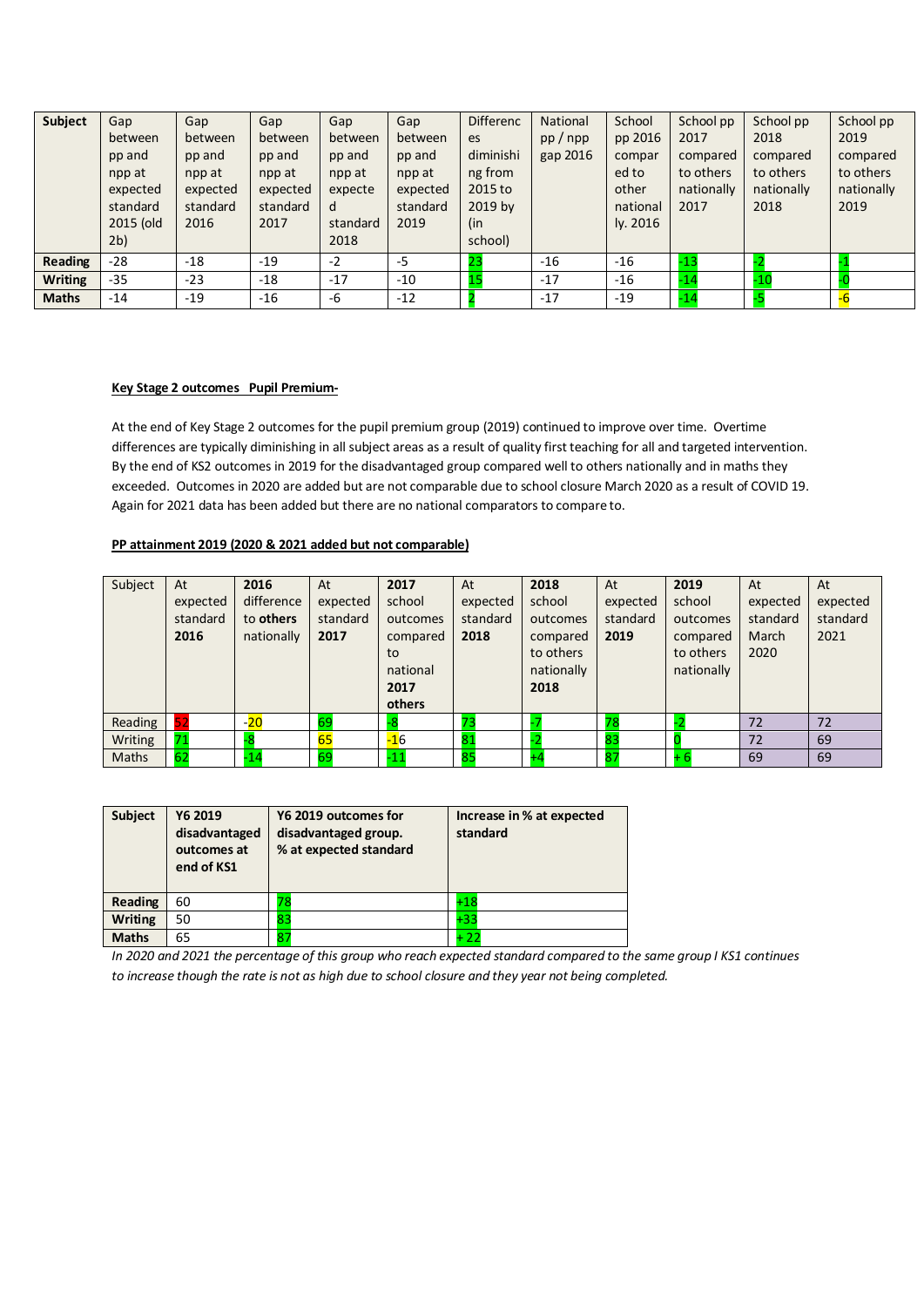# **Outcomes for KS2 pp compared to npp nationally** *(2020 & 2021 data has not been added due to no national comparatives and closure of school in March 2020 due to COVID 19)*

| Subject      | 2015 % of pp in<br>school who<br>attained L4<br>compared npp<br>nationally | 2016<br>% of <b>pp</b> pupils who<br>attainted<br>the expected standard<br>compared<br>to npp nationally. | 2017 school<br>outcomes<br>compared to<br>national 2017<br>others | 2018 school<br>outcomes<br>compared to<br>national 2018<br>others | 2019 school<br>outcomes<br>compared to<br>national 2018<br>others |
|--------------|----------------------------------------------------------------------------|-----------------------------------------------------------------------------------------------------------|-------------------------------------------------------------------|-------------------------------------------------------------------|-------------------------------------------------------------------|
| Reading      | $-18$                                                                      | $-19$                                                                                                     |                                                                   |                                                                   |                                                                   |
| Writing      | $-16$                                                                      |                                                                                                           | $-16$                                                             |                                                                   |                                                                   |
| <b>Maths</b> | $-31$                                                                      | $-13$                                                                                                     | $-11$                                                             |                                                                   |                                                                   |

### **Year 6 pp v npp in school gap**

|   | Gap July 18 (Y5) | Gap July 19 (Y6) | Narrowing of gap. |
|---|------------------|------------------|-------------------|
|   | -16              |                  |                   |
| W | -26              | -3               |                   |
| M |                  | +כ               |                   |

Continuing to diminish differences between pp children and npp nationally whilst raising attainment for pp children in school remains a key priority for 2021/22.

### **Progress of the disadvantage groups KS2**

|              | <b>School</b><br>2016 | <b>School</b><br>2017 | <b>School</b><br>2018 | <b>School</b><br>2019 | <b>School</b><br>2020<br>(March) | pp<br>progress<br>2018 | Pp<br>progress<br>2019 | <b>National other</b><br>progress<br>2019 | <b>National</b><br>progress for<br>same group<br>2019 |
|--------------|-----------------------|-----------------------|-----------------------|-----------------------|----------------------------------|------------------------|------------------------|-------------------------------------------|-------------------------------------------------------|
| Readi<br>ng  | 52                    | 69                    | 73                    | 78                    | 72                               | 1.81                   | 0.59                   | 0.32                                      | $-0.62$                                               |
| Writin       | 71                    | 65                    | 81                    | 83                    | 72                               | 3.15                   | 2.17                   | 0.27                                      | 0.5                                                   |
| g            |                       |                       |                       |                       |                                  |                        |                        |                                           |                                                       |
| <b>Maths</b> | 62                    | 69                    | 85                    | 87                    | 69                               | 2.13                   | 2.66                   | 0.37                                      | $-0.71$                                               |
| Combi        | 43                    | 62                    | 65                    | 74                    | 69                               |                        |                        |                                           |                                                       |
| ned          |                       |                       |                       |                       |                                  |                        |                        |                                           |                                                       |

In 2018 and 2019 PP children make better progress than non pp nationally in every subject area. In writing and maths progress is in the top 10% nationally (see ASP data). There is no national progress measures for 2020 or 2021 to compare.

## **Pupil premium higher attainers at the end of Y6**

The % of disadvantaged children who exceed at the end of Y6 has improved in reading, maths and SPAG in 2018/19) as a result of targeted quality first teaching. It is not significantly different in writing to previous years in writing. *Outcomes in 2020 & 2021 are not comparable due to school closure in March 20.* 

|         |                        |      | % of pp children achieving the higher standard |      |      |      |                                                                                              |                                                                                              |                                                                                       |                                                                                              |
|---------|------------------------|------|------------------------------------------------|------|------|------|----------------------------------------------------------------------------------------------|----------------------------------------------------------------------------------------------|---------------------------------------------------------------------------------------|----------------------------------------------------------------------------------------------|
| Subject | <u>201</u><br><u>6</u> | 2017 | 2018                                           | 2019 | 2020 | 2021 | <b>Difference</b><br>between<br>school pp<br>2016 and<br>others<br>nationally<br><u>2016</u> | <b>Difference</b><br>between<br>school pp<br>2017 and<br>others<br>nationally<br><u>2017</u> | <b>Difference</b><br>between<br>school pp<br>2018 and<br>others<br>nationally<br>2018 | <b>Difference</b><br>between<br>school pp<br>2019 and<br><b>others</b><br>nationally<br>2019 |
| Reading |                        |      | 15                                             |      | 22   | 17   | $-18$                                                                                        | $-13$                                                                                        | $-18$                                                                                 | -15                                                                                          |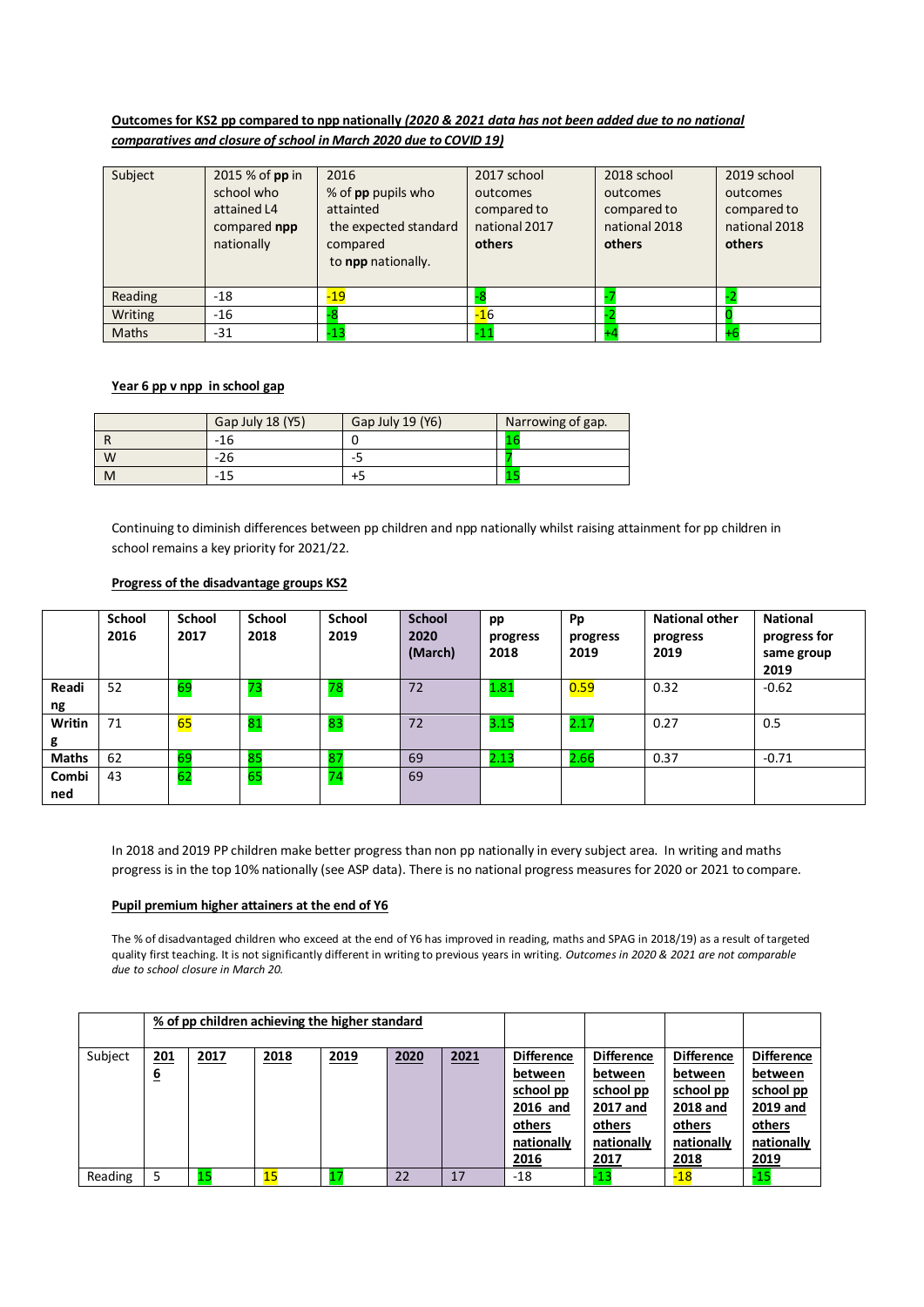| Writing | -<br>-   |   |          | - | - | Τp                   | --                                                                                                                                     | $\sim$<br>$-$ .<br>--                |                  |        |  |
|---------|----------|---|----------|---|---|----------------------|----------------------------------------------------------------------------------------------------------------------------------------|--------------------------------------|------------------|--------|--|
| Maths   |          |   | --       |   |   | $\sim$<br>ᅩ          | 10                                                                                                                                     | $\Omega$<br>ے۔                       | <b>ALC</b><br>.  | -<br>. |  |
| SPAG    | 10<br>__ | - | 18<br>__ | - |   | $\sim$ $\sim$<br>ر ے | - 1<br>$\mathcal{L}^{\text{max}}_{\text{max}}$ and $\mathcal{L}^{\text{max}}_{\text{max}}$ and $\mathcal{L}^{\text{max}}_{\text{max}}$ | $\overline{\phantom{a}}$<br>-<br>. . | <b>A</b> 1<br>-- |        |  |

# **Impact of the catch up agenda during 2020 /21 for pp group across school (progress is measured from baseline on school full reopening in September 2020)**

### **Nursery**

# **Prime areas**

| Area        | <b>Expected progress</b> | Above expected progress |
|-------------|--------------------------|-------------------------|
|             | 67                       | 67                      |
| PD          | 67                       | 67                      |
| <b>PSED</b> | 67                       | 67                      |

#### **Reception**

Progress in writing as a predictor for achieving a good level of development

| Writing                 | %  |
|-------------------------|----|
| Expected progress       | റാ |
| Above expected progress |    |

# **Year 1 to Year 6**

| %              | %        | % above  |
|----------------|----------|----------|
|                | expected | expected |
|                | / good   | progress |
|                | progress |          |
| Y <sub>1</sub> |          |          |
| R              | 93       | 88       |
| W              | 93       | 86       |
| M              | 90       | 83       |
| Y <sub>2</sub> |          |          |
| R              | 81       | 69       |
| W              | 81       | 56       |
| M              | 75       | 69       |
| Y3             |          |          |
| R              | 98       | 93       |
| W              | 84       | 80       |
| M              | 96       | 84       |
| Υ4             |          |          |
| R              | 97       | 97       |
| W              | 97       | 94       |
| M              | 85       | 85       |
| <b>Y5</b>      |          |          |
| R              | 94       | 91       |
| W              | 94       | 91       |
| M              | 100      | 97       |
| Y6             |          |          |
| R              | 100      | 100      |
| W              | 100      | 100      |
| M              | 100      | 100      |